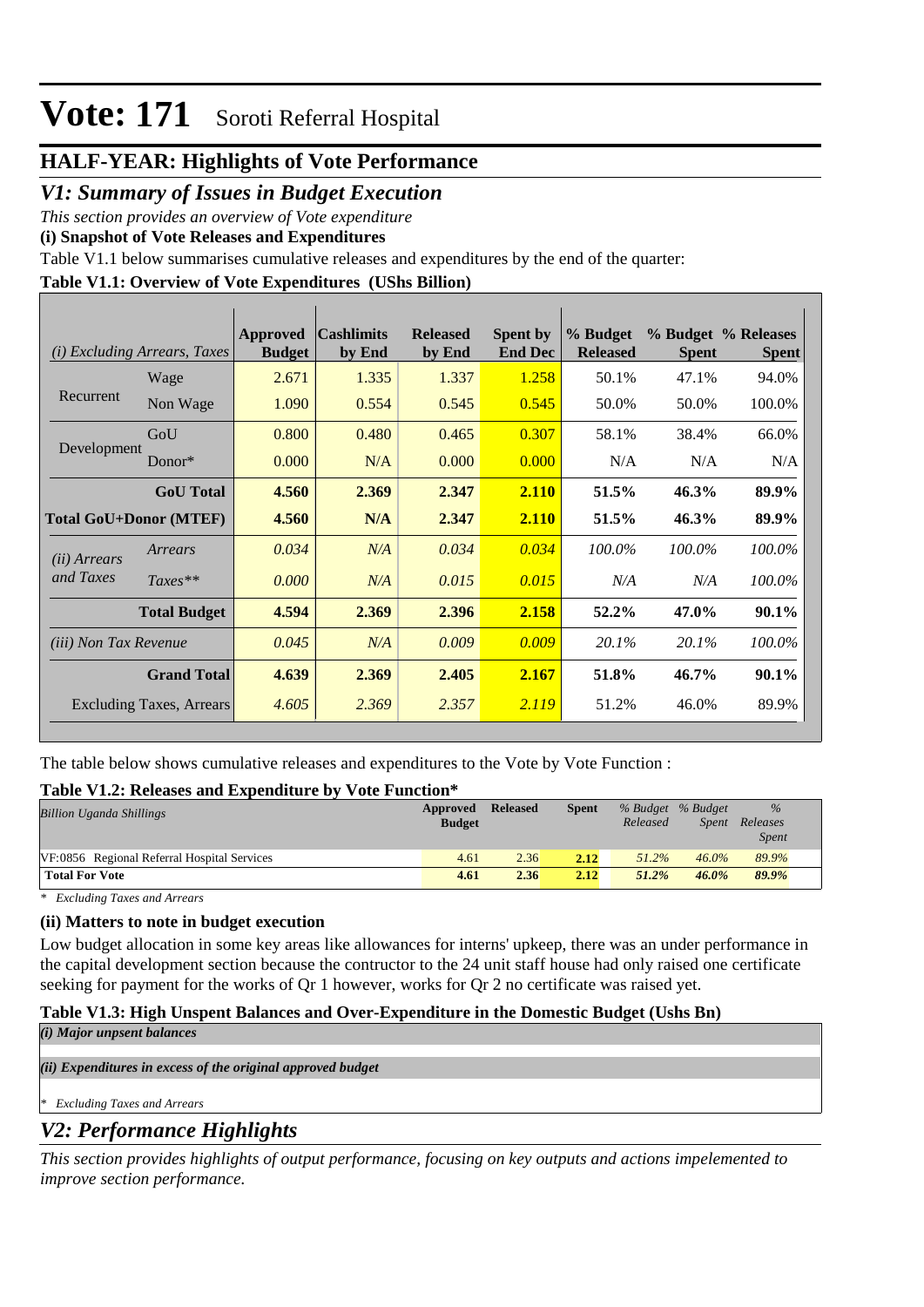### **HALF-YEAR: Highlights of Vote Performance**

#### **Table V2.1: Key Vote Output Indicators and Expenditures\***

| <i>Vote, Vote Function</i><br>Key Output                    | <b>Approved Budget and</b><br><b>Planned outputs</b> |         | <b>Cumulative Expenditure</b><br>and Performance                                                                                                                                                          |       | <b>Status and Reasons for any</b><br><b>Variation from Plans</b>                                                                                                                                                                                   |       |
|-------------------------------------------------------------|------------------------------------------------------|---------|-----------------------------------------------------------------------------------------------------------------------------------------------------------------------------------------------------------|-------|----------------------------------------------------------------------------------------------------------------------------------------------------------------------------------------------------------------------------------------------------|-------|
| Vote Function: 0856 Regional Referral Hospital Services     |                                                      |         |                                                                                                                                                                                                           |       |                                                                                                                                                                                                                                                    |       |
| <b>Output: 085601</b>                                       | <b>Inpatient services</b>                            |         |                                                                                                                                                                                                           |       |                                                                                                                                                                                                                                                    |       |
| Description of Performance: 108% BOR, ALOS 5 dys,           | 21,500 admissions                                    |         | - 12,073 admissions, 119%<br>BOR, ALOS 4.5 days                                                                                                                                                           |       | Most of the primary lower<br>health units were closed during<br>the festive season, leaving the<br>hospital as the only functional<br>unit                                                                                                         |       |
| Performance Indicators:                                     |                                                      |         |                                                                                                                                                                                                           |       |                                                                                                                                                                                                                                                    |       |
| No. of in patients admitted                                 |                                                      | 21,500  |                                                                                                                                                                                                           | 5968  |                                                                                                                                                                                                                                                    |       |
| Bed occupancy rate<br>(inpatients)                          |                                                      | 108     |                                                                                                                                                                                                           | 116   |                                                                                                                                                                                                                                                    |       |
| Average rate of stay for<br>inpatients (no. days)           |                                                      | 5       |                                                                                                                                                                                                           | 5     |                                                                                                                                                                                                                                                    |       |
| <b>Output Cost:</b>                                         | UShs Bn:                                             | 0.352   | <b>UShs Bn:</b>                                                                                                                                                                                           | 0.189 | % Budget Spent:                                                                                                                                                                                                                                    | 53.7% |
| <b>Output: 085602</b>                                       | <b>Outpatient services</b>                           |         |                                                                                                                                                                                                           |       |                                                                                                                                                                                                                                                    |       |
| Description of Performance: 85,000 general outpatients,     | 53,580 specialized outpatients                       |         | - 40,616 general outpatients,<br>20914 specialized outpatients                                                                                                                                            |       | Most targets were realised as<br>planned.                                                                                                                                                                                                          |       |
| Performance Indicators:                                     |                                                      |         |                                                                                                                                                                                                           |       |                                                                                                                                                                                                                                                    |       |
| No. of specialised outpatients<br>attended to               |                                                      | 53,580  |                                                                                                                                                                                                           | 11349 |                                                                                                                                                                                                                                                    |       |
| No. of general outpatients<br>attended to                   |                                                      | 85,000  |                                                                                                                                                                                                           | 20306 |                                                                                                                                                                                                                                                    |       |
| <b>Output Cost:</b>                                         | UShs Bn:                                             | 0.271   | UShs Bn:                                                                                                                                                                                                  | 0.123 | % Budget Spent:                                                                                                                                                                                                                                    | 45.3% |
| <b>Output: 085603</b>                                       | Medicines and health supplies procured and dispensed |         |                                                                                                                                                                                                           |       |                                                                                                                                                                                                                                                    |       |
| Description of Performance: 80% of medicines and health     | commodities delivered                                |         | were delivered to the hospital,<br>making a percentage of 40.75%                                                                                                                                          |       | - Medicines worth 319,988,138 Non availability of some basic<br>items at NMS, leading to failure<br>to supply as ordered for                                                                                                                       |       |
| Performance Indicators:                                     |                                                      |         |                                                                                                                                                                                                           |       |                                                                                                                                                                                                                                                    |       |
| Value of medicines                                          |                                                      | 80%     |                                                                                                                                                                                                           | 63    |                                                                                                                                                                                                                                                    |       |
| received/dispensed (Ush bn)                                 |                                                      |         |                                                                                                                                                                                                           |       |                                                                                                                                                                                                                                                    |       |
| <b>Output Cost:</b>                                         | UShs Bn:                                             | 0.029   | <b>UShs Bn:</b>                                                                                                                                                                                           |       | 0.014 % Budget Spent:                                                                                                                                                                                                                              | 47.8% |
| <b>Output: 085604</b>                                       | <b>Diagnostic services</b>                           |         |                                                                                                                                                                                                           |       |                                                                                                                                                                                                                                                    |       |
| Description of Performance: 151,800 lab tests, 1,780 xrays. |                                                      |         | ultrasound scans, 693 Xrays                                                                                                                                                                               |       | - 109,627 laboratory tests, 4,543 The wider range of free<br>alboratory services available has<br>attracted more clients and<br>utlisation of lab services.<br>Blood, ultrasound, xray<br>diagnostics were within range of<br>the planned targets. |       |
| Performance Indicators:                                     |                                                      |         |                                                                                                                                                                                                           |       |                                                                                                                                                                                                                                                    |       |
| Patient xrays (imaging)                                     |                                                      | 1,780   |                                                                                                                                                                                                           | 265   |                                                                                                                                                                                                                                                    |       |
| No. of labs/tests                                           |                                                      | 151,800 |                                                                                                                                                                                                           | 51718 |                                                                                                                                                                                                                                                    |       |
| <b>Output Cost:</b>                                         | UShs Bn:                                             | 0.038   | UShs Bn:                                                                                                                                                                                                  | 0.019 | % Budget Spent:                                                                                                                                                                                                                                    | 50.0% |
| <b>Output: 085605</b>                                       | <b>Hospital Management and support services</b>      |         |                                                                                                                                                                                                           |       |                                                                                                                                                                                                                                                    |       |
| Description of Performance:                                 |                                                      |         | - All staff paid their salaries<br>-60% of claims for allowances<br>paid to staff members<br>- 70% of all reported cases of<br>faulty structures and equipment<br>were responded to and timely<br>handled |       | - Failure to repair all faulty<br>structures and equipment was<br>attributed to the change over of<br><b>Assistant Engineering Officers</b><br>that created a gap during the<br>period the new offficer delayed<br>to report.                      |       |
| <b>Output Cost:</b>                                         | UShs Bn:                                             | 2.903   | UShs Bn:                                                                                                                                                                                                  |       | 1.368 % Budget Spent:                                                                                                                                                                                                                              | 47.1% |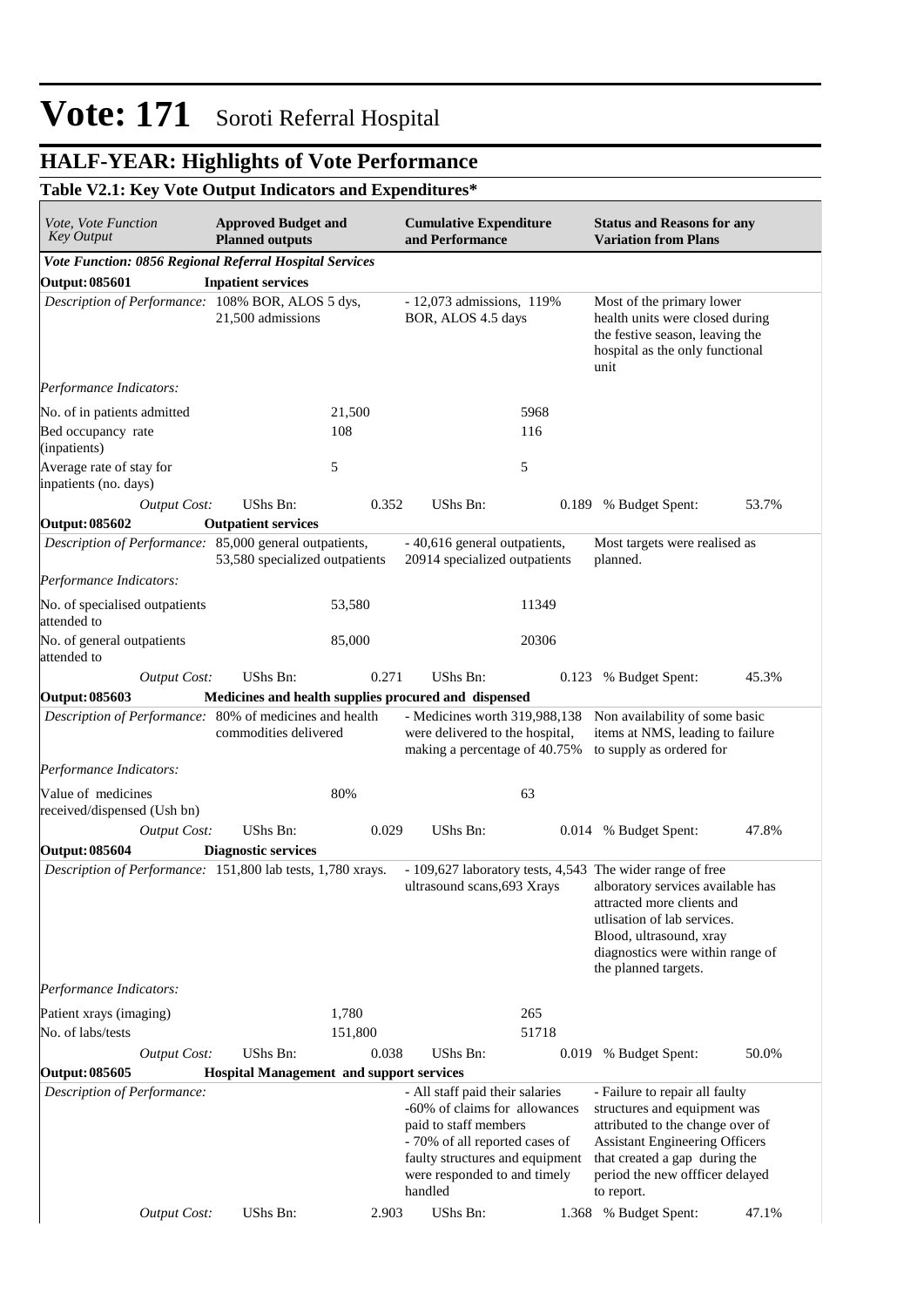### **HALF-YEAR: Highlights of Vote Performance**

| Vote, Vote Function<br><b>Key Output</b>                                      | <b>Approved Budget and</b><br><b>Planned outputs</b> | <b>Cumulative Expenditure</b><br>and Performance                                                                                                     | <b>Status and Reasons for any</b><br><b>Variation from Plans</b>                                                                                                                                              |
|-------------------------------------------------------------------------------|------------------------------------------------------|------------------------------------------------------------------------------------------------------------------------------------------------------|---------------------------------------------------------------------------------------------------------------------------------------------------------------------------------------------------------------|
| <b>Output: 085606</b>                                                         | <b>Prevention and rehabilitation services</b>        |                                                                                                                                                      |                                                                                                                                                                                                               |
| Description of Performance: 2,109 Cases vaccinated<br>Performance Indicators: |                                                      | - 1,375 physiotherapy cases<br>seen, 5,484 immunizations done the above services                                                                     | Factors affecting attendance to<br>Physiotherapy, Family planning,<br>ANC, remained same, making<br>us attend to the expected<br>number of clients as per plan.                                               |
| No. of people receiving                                                       | 3,550                                                | 870                                                                                                                                                  |                                                                                                                                                                                                               |
| family planning services                                                      |                                                      |                                                                                                                                                      |                                                                                                                                                                                                               |
| No. of people immunised                                                       | 2,109                                                | 2628                                                                                                                                                 |                                                                                                                                                                                                               |
| No. of antenatal cases                                                        | 6.060                                                | 1783                                                                                                                                                 |                                                                                                                                                                                                               |
| <b>Output Cost:</b>                                                           | <b>UShs Bn:</b>                                      | 0.044<br>UShs Bn:                                                                                                                                    | % Budget Spent:<br>48.7%<br>0.022                                                                                                                                                                             |
| Output: 085681                                                                | <b>Staff houses construction and rehabilitation</b>  |                                                                                                                                                      |                                                                                                                                                                                                               |
| Description of Performance: Construction of staff house                       | continued                                            | -- Finished steel fixing for the<br>3rd floor columns<br>- Finished setting the columns<br>- Making of blocks for third<br>floor walling in progress | - The contractor has continued<br>to be partially present on site<br>despite payments being effected<br>- The contractor was not<br>meeting the time schedule<br>- Works stagnated at the third<br>floor slab |
| Performance Indicators:                                                       |                                                      |                                                                                                                                                      |                                                                                                                                                                                                               |
| No. of staff houses<br>constructed/rehabilitated                              | 1                                                    | 1                                                                                                                                                    |                                                                                                                                                                                                               |
| <b>Output Cost:</b>                                                           | UShs Bn:                                             | UShs Bn:<br>0.800                                                                                                                                    | 0.284 % Budget Spent:<br>35.4%                                                                                                                                                                                |
| <b>Vote Function Cost</b>                                                     | <b>UShs Bn:</b>                                      | 4.605 UShs Bn:                                                                                                                                       | 2.119 % Budget Spent:<br>46.0%                                                                                                                                                                                |
| <b>Cost of Vote Services:</b>                                                 | UShs Bn:                                             | 4.605 UShs Bn:                                                                                                                                       | 2.119 % Budget Spent:<br>46.0%                                                                                                                                                                                |

*\* Excluding Taxes and Arrears*

- Need for training more staff in computer handling since most of them are computer illiterate

#### **Table V2.2: Implementing Actions to Improve Vote Performance**

| <b>Planned Actions:</b>                                                    | <b>Actual Actions:</b>                                                   | <b>Reasons for Variation</b>                                                                         |
|----------------------------------------------------------------------------|--------------------------------------------------------------------------|------------------------------------------------------------------------------------------------------|
| Vote: 171 Soroti Referral Hospital                                         |                                                                          |                                                                                                      |
| Vote Function: 08 56 Regional Referral Hospital Services                   |                                                                          |                                                                                                      |
| Lobby MoPS for recruitment of key<br>cades of staff on a replacement basis | - Submission made to HSC for staff<br>recruitment on a repalcement basis | - Restrictive nature of recruitment,<br>limiting votes to recruitment on a<br>replacement basis only |
| Vote: 171 Soroti Referral Hospital                                         |                                                                          |                                                                                                      |
| Vote Function: 08 56 Regional Referral Hospital Services                   |                                                                          |                                                                                                      |
| Regular up dte of assets register                                          | - Assests register for financial year<br>2013/14 already updated         | N/A                                                                                                  |

### *V3: Details of Releases and Expenditure*

*This section provides a comprehensive summary of the outputs delivered by the Vote and further details of Vote expenditures by Vote Function and Expenditure Item.*

#### **Table V3.1: GoU Releases and Expenditure by Output\***

| Billion Uganda Shillings                    | Approved<br><b>Budget</b> | <b>Released</b> | Spent | $%$ GoU<br><b>Budget</b> | $%$ GoU<br><b>Budget</b> | $%$ GoU<br>Releases |
|---------------------------------------------|---------------------------|-----------------|-------|--------------------------|--------------------------|---------------------|
|                                             |                           |                 |       | Released                 | <b>Spent</b>             | <b>Spent</b>        |
| VF:0856 Regional Referral Hospital Services | 4.56                      | 2.35            | 2.11  | 51.5%                    | 46.3%                    | 89.9%               |
| Class: Outputs Provided                     | 3.76                      | 1.88            | 1.80  | 50.1%                    | 47.9%                    | 95.8%               |
|                                             |                           |                 |       |                          |                          |                     |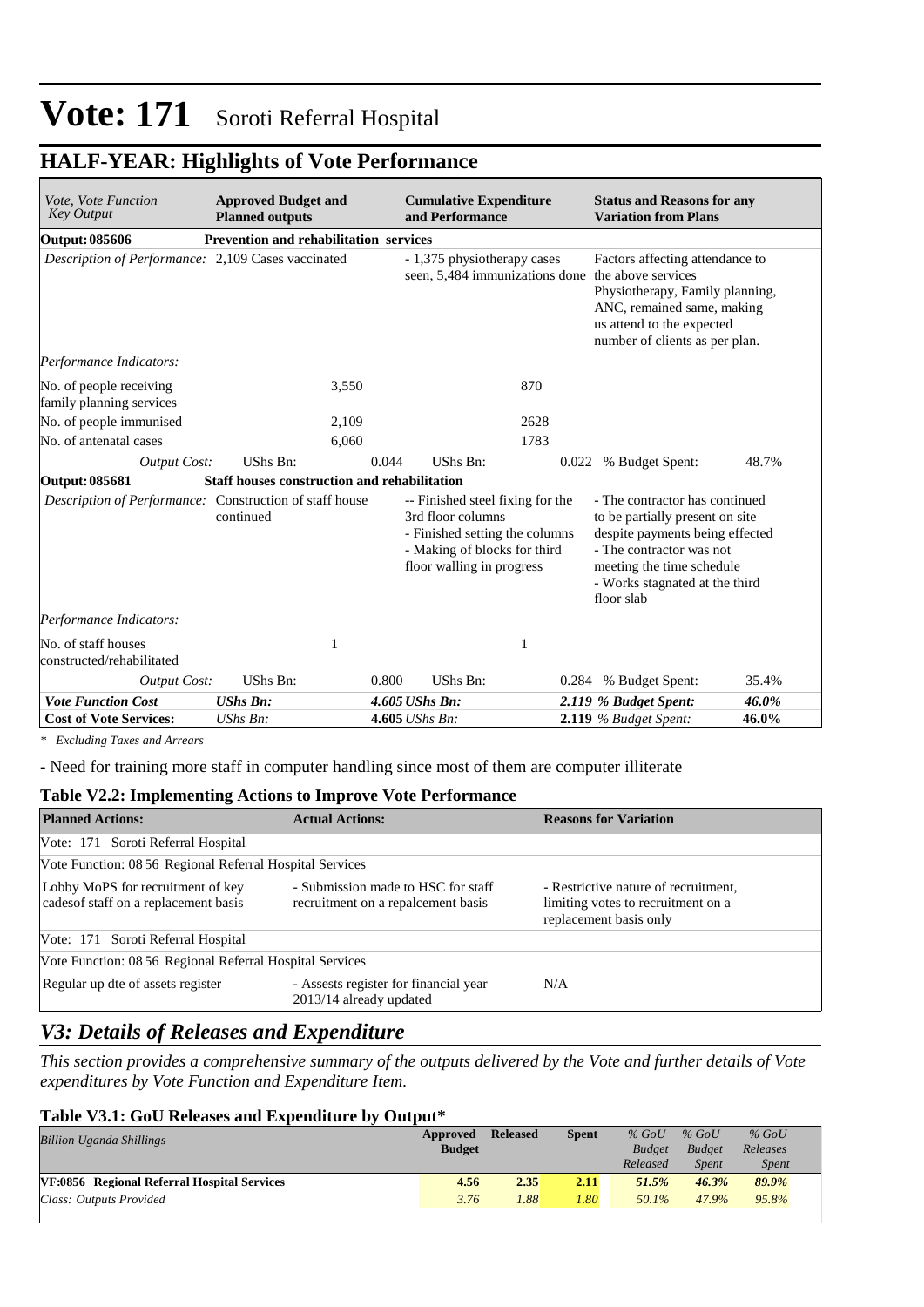## **HALF-YEAR: Highlights of Vote Performance**

| 085601 Inpatient services                                   | 0.31 | 0.18 | 0.18 | 58.6% | 58.6% | $100.0\%$ |
|-------------------------------------------------------------|------|------|------|-------|-------|-----------|
| 085602 Outpatient services                                  | 0.27 | 0.12 | 0.12 | 45.3% | 45.3% | $100.0\%$ |
| 085603 Medicines and health supplies procured and dispensed | 0.03 | 0.01 | 0.01 | 47.8% | 47.8% | $100.0\%$ |
| 085604 Diagnostic services                                  | 0.04 | 0.02 | 0.02 | 50.0% | 50.0% | $100.0\%$ |
| 085605 Hospital Management and support services             | 2.90 | 1.45 | 1.37 | 49.9% | 47.1% | 94.5%     |
| 085606 Prevention and rehabilitation services               | 0.04 | 0.02 | 0.02 | 48.7% | 48.7% | $100.0\%$ |
| 085607 Immunisation Services                                | 0.17 | 0.08 | 0.08 | 46.3% | 46.3% | $100.0\%$ |
| Class: Capital Purchases                                    | 0.80 | 0.46 | 0.31 | 58.1% | 38.4% | 66.0%     |
| 085677 Purchase of Specialised Machinery $&$ Equipment      | 0.00 | 0.20 | 0.02 | N/A   | N/A   | 11.6%     |
| 085681 Staff houses construction and rehabilitation         | 0.80 | 0.27 | 0.28 | 33.1% | 35.4% | 107.0%    |
| <b>Total For Vote</b>                                       | 4.56 | 2.35 | 2.11 | 51.5% | 46.3% | 89.9%     |

*\* Excluding Taxes and Arrears*

#### **Table V3.2: 2014/15 GoU Expenditure by Item**

| <b>Billion Uganda Shillings</b>                          | <b>Approved</b><br><b>Budget</b> | <b>Releases</b> | <b>Expend-</b><br>iture | % Budged<br><b>Released</b> | % Budget<br><b>Spent</b> | %Releases<br><b>Spent</b> |
|----------------------------------------------------------|----------------------------------|-----------------|-------------------------|-----------------------------|--------------------------|---------------------------|
| <b>Output Class: Outputs Provided</b>                    | 3.76                             | 1.88            | 1.80                    | 50.1%                       | 47.9%                    | 95.8%                     |
| 211101 General Staff Salaries                            | 2.67                             | 1.34            | 1.26                    | 50.1%                       | 47.1%                    | 94.0%                     |
| 211103 Allowances                                        | 0.07                             | 0.04            | 0.04                    | 60.0%                       | 60.0%                    | 100.0%                    |
| 213001 Medical expenses (To employees)                   | 0.00                             | 0.00            | 0.00                    | 32.8%                       | 32.8%                    | 100.0%                    |
| 213002 Incapacity, death benefits and funeral expenses   | 0.00                             | 0.00            | 0.00                    | 32.7%                       | 32.7%                    | 100.0%                    |
| 221001 Advertising and Public Relations                  | 0.02                             | 0.01            | 0.01                    | 45.8%                       | 45.8%                    | 100.0%                    |
| 221002 Workshops and Seminars                            | 0.01                             | 0.00            | 0.00                    | 50.0%                       | 50.0%                    | 100.0%                    |
| 221003 Staff Training                                    | 0.02                             | 0.01            | 0.01                    | 43.8%                       | 43.8%                    | 100.0%                    |
| 221005 Hire of Venue (chairs, projector, etc)            | 0.00                             | 0.00            | 0.00                    | 50.0%                       | 50.0%                    | 100.0%                    |
| 221007 Books, Periodicals & Newspapers                   | 0.00                             | 0.00            | 0.00                    | 50.0%                       | 50.0%                    | 100.0%                    |
| 221008 Computer supplies and Information Technology (IT) | 0.02                             | 0.01            | 0.01                    | 44.3%                       | 44.3%                    | 100.0%                    |
| 221009 Welfare and Entertainment                         | 0.03                             | 0.02            | 0.02                    | 50.0%                       | 50.0%                    | 100.0%                    |
| 221010 Special Meals and Drinks                          | 0.02                             | 0.01            | 0.01                    | 50.0%                       | 50.0%                    | 100.0%                    |
| 221011 Printing, Stationery, Photocopying and Binding    | 0.05                             | 0.02            | 0.02                    | 42.0%                       | 42.0%                    | 100.0%                    |
| 221012 Small Office Equipment                            | 0.00                             | 0.00            | 0.00                    | 50.0%                       | 50.0%                    | 100.0%                    |
| 221014 Bank Charges and other Bank related costs         | 0.00                             | 0.00            | 0.00                    | 50.0%                       | 50.0%                    | 100.0%                    |
| 222001 Telecommunications                                | 0.01                             | 0.01            | 0.01                    | 50.0%                       | 50.0%                    | 100.0%                    |
| 222002 Postage and Courier                               | 0.00                             | 0.00            | 0.00                    | 50.0%                       | 50.0%                    | 100.0%                    |
| $223003$ Rent – (Produced Assets) to private entities    | 0.00                             | 0.00            | 0.00                    | 50.0%                       | 50.0%                    | 100.0%                    |
| 223004 Guard and Security services                       | 0.00                             | 0.00            | 0.00                    | 50.0%                       | 50.0%                    | 100.0%                    |
| 223005 Electricity                                       | 0.14                             | 0.08            | 0.08                    | 56.4%                       | 56.4%                    | 100.0%                    |
| 223006 Water                                             | 0.14                             | 0.07            | 0.07                    | 49.1%                       | 49.1%                    | 100.0%                    |
| 223007 Other Utilities- (fuel, gas, firewood, charcoal)  | 0.00                             | 0.00            | 0.00                    | 50.0%                       | 50.0%                    | 100.0%                    |
| 224004 Cleaning and Sanitation                           | 0.09                             | 0.05            | 0.05                    | 53.1%                       | 53.1%                    | 100.0%                    |
| 224005 Uniforms, Beddings and Protective Gear            | 0.04                             | 0.02            | 0.02                    | 50.0%                       | 50.0%                    | 100.0%                    |
| 227001 Travel inland                                     | 0.08                             | 0.04            | 0.04                    | 48.3%                       | 48.3%                    | 100.0%                    |
| 227002 Travel abroad                                     | 0.01                             | 0.00            | 0.00                    | 50.0%                       | 50.0%                    | 100.0%                    |
| 227004 Fuel, Lubricants and Oils                         | 0.12                             | 0.06            | 0.06                    | 47.4%                       | 47.4%                    | 100.0%                    |
| 228001 Maintenance - Civil                               | 0.06                             | 0.03            | 0.03                    | 50.0%                       | 50.0%                    | 100.0%                    |
| 228002 Maintenance - Vehicles                            | 0.05                             | 0.02            | 0.02                    | 49.5%                       | 49.5%                    | 100.0%                    |
| 228003 Maintenance - Machinery, Equipment & Furniture    | 0.08                             | 0.04            | 0.04                    | 44.6%                       | 44.6%                    | 100.0%                    |
| 228004 Maintenance – Other                               | 0.03                             | 0.01            | 0.01                    | 49.2%                       | 49.2%                    | 100.0%                    |
| 282104 Compensation to 3rd Parties                       | 0.00                             | 0.00            | 0.00                    | 50.0%                       | 50.0%                    | 100.0%                    |
| <b>Output Class: Capital Purchases</b>                   | 0.80                             | 0.48            | 0.32                    | 60.0%                       | 40.2%                    | 67.0%                     |
| 231002 Residential buildings (Depreciation)              | 0.80                             | 0.46            | 0.31                    | 58.1%                       | 38.4%                    | 66.0%                     |
| 312204 Taxes on Machinery, Furniture & Vehicles          | 0.00                             | 0.02            | 0.02                    | N/A                         | N/A                      | 100.0%                    |
| <b>Output Class: Arrears</b>                             | 0.03                             | 0.03            | 0.03                    | 100.0%                      | 100.0%                   | 100.0%                    |
| 321612 Water arrears (Budgeting)                         | 0.02                             | 0.02            | 0.02                    | 100.0%                      | 100.0%                   | 100.0%                    |
| 321614 Electricity arrears (Budgeting)                   | 0.01                             | 0.01            | 0.01                    | 100.0%                      | 100.0%                   | 100.0%                    |
|                                                          |                                  |                 |                         |                             |                          |                           |